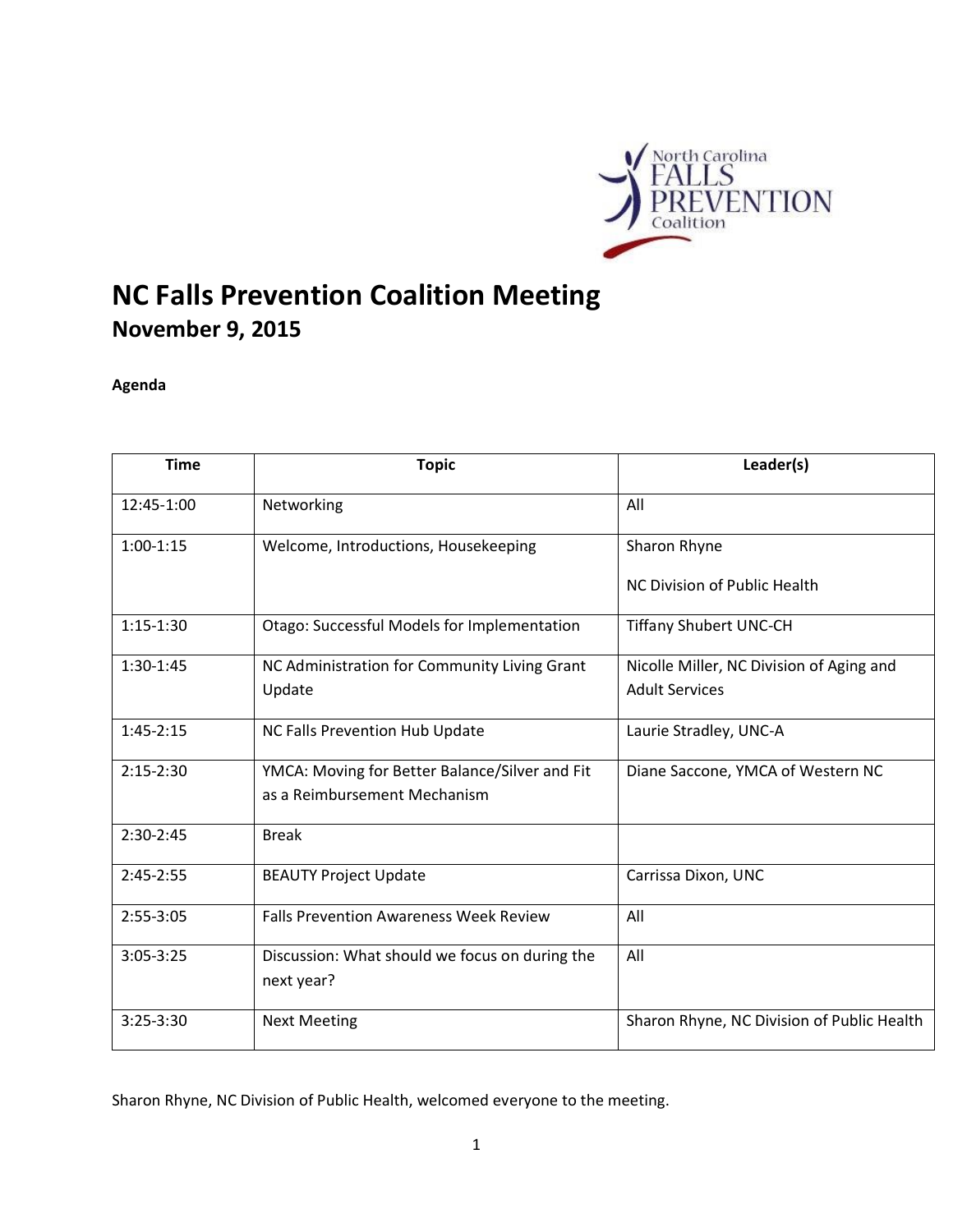## **Otago: Successful Models for Implementation (Tiffany Shubert, UNC-CH)**

Tiffany reported that we have four Programs for All Inclusive Care of the Elderly (PACE) sites in NC that are actively implementing Otago. We have preliminary data on first 50 patients, and outcomes are very positive thus far. The four PACE sites are as follows

- Pittsboro, NC—going well. 20 patients.
- Hickory—going the best. They hired an exercise physiologist who is doing a great job documenting outcomes. 17 patients.
- Asheville—9 patients. They are having some difficulties working with patients with cognitive impairment.
- Charlotte—just starting.

Biota just trained 30 PTs in Otago, representing Raleigh, Greensboro, and Winston-Salem. They want to engage NC as a pilot state.

Pam Duncan's Compass project will be promoting Otago as an intervention. There is considerable leverage in the state.

In OR, they have an interesting model where AAAs are collaborating with PTs to do Otago. The AAAs implementing Otago are using case management dollars. One AAA is getting Medicaid to incorporate Otago. They are doing initial screening, pulling in PTs, and streamlining the whole process. We are finding that it's a win-win, and the outcomes have been phenomenal. It seems to be the "sweet spot of clinical-community connection."

Approximately 3,000 people have been trained through the online Otago training.

There is a lot of variability of PACE sites in the state.

The messaging for Otago is being changed. It originally lasted one year, but that did not work well with Medicare and PT's model of business. Now it has changed to 5 PT visits over 8 weeks; after that, patients are discharged to the self-management phase. There is follow up with phone calls. The PT conducts the initial evaluation, but a PT assistant can conduct the next 4 visits.

Otago is now on the Title IIID funding list.

## **NC Administration for Community Living Grant Update (Nicolle Miller, NC Division of Aging and Adult Services)**

The hub grant was finally awarded to UNC-Asheville Center for Health and Wellness.

For the grant, we need help in reaching the disabilities community. Nicolle worked with Chris Mackey at the Center for Independent Living to try to implement falls prevention programming there. Unfortunately, falls prevention programming has not been implemented at the Center for Independent Living, but the Chronic Disease Self-Management Program is going well there.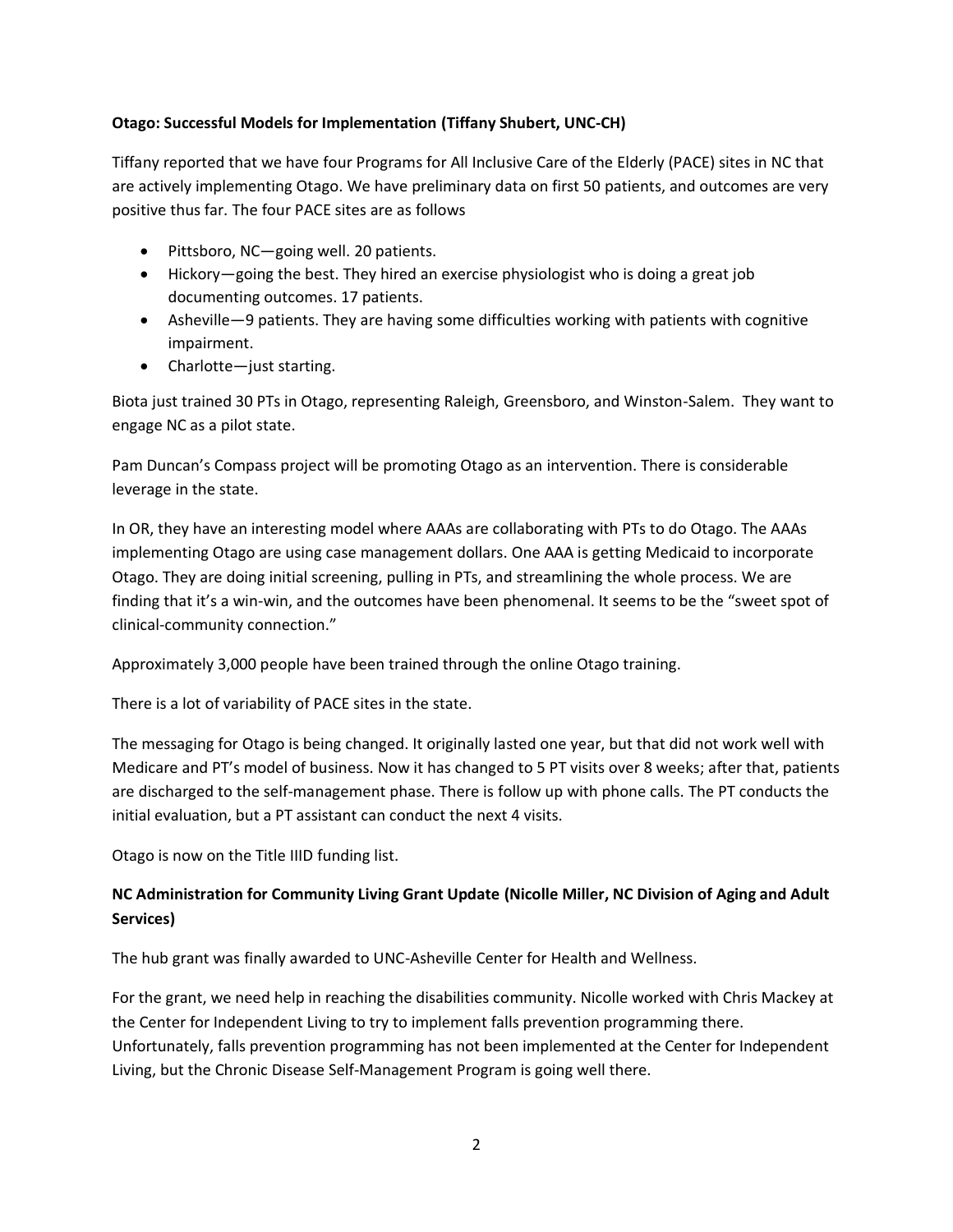Another challenge has been trying to get a contract with YMCA of the Triangle; some language in the contract did not work there. Nicolle would like to disseminate the YMCA: Moving for Better Balance program at another location besides Western NC.

Tiffany stated that Debbie Thorp at UNC and Vickie Tilley can help identify with people with disabilities.

Laurie had some ideas for the low vision population.

Centralina and Eastern NC are implementing Tai Chi, so Nicolle will connect with them.

## **NC Falls Prevention Hub Update (Laurie Stradley, UNC-Asheville)**

The UNC-A Center for Health and Wellness received the grant from the NC Division of Aging and Adult Services for the hub. They are hoping to hire someone soon to help manage the database and associated tasks.

As background for the hub, several years ago, Laurie worked for Be Active on the backbone for MOB. Be Active closed its doors. Funding was given to Prevention Partners, but they had no experience in healthy aging. So, Prevention Partners issued an RFP, which Laurie worked on through UNC-A. They conducted several focus groups and kept hearing that there was no way to connect with peers doing falls prevention work, and people were not sure how to connect with clinicians. Nicolle and Audrey used that information to apply for Administration for Community Living grant funding. One of the pieces of that grant was to establish a statewide implementation hub. It will provide the opportunity for interconnectivity and evidence-based programming, including the availability of programming across the state.

They have a website, based on the feedback from the original survey. They created the original website with Blue Cross Foundation money. The website/database was created to be able to hand off to someone else if necessary since they were not sure who would eventually manage the database.

Online registration for classes is available on the website. They plan to post events that may not necessarily be associated with classes. Data collection, analysis and reporting are now available, too, and they will be able to generate more reports more quickly.

UNC-A will be purchasing software called "Workshop Wizard", which was created in Colorado with ACL funding. The software will provide limited levels of access.

They will be able to pilot how physicians use the data, and will be talking with health insurance companies, clinicians, and others to build sustainability for the hub.

UNC-A will be creating a falls prevention continuum of care toolkit.

UNC-A also recently was awarded an ACL grant to disseminate CDSME. They will integrate and align CDSME with the falls hub. In addition to UNC-A, CDSME funded partners include the Land of Skye Area Agency on Aging, Centralia AAA, and a Federally Qualified Health Center based in Asheville. Non-funded partners include the NC Office on Disability and Health, Minority Health, and DAAS (co-facilitators). Over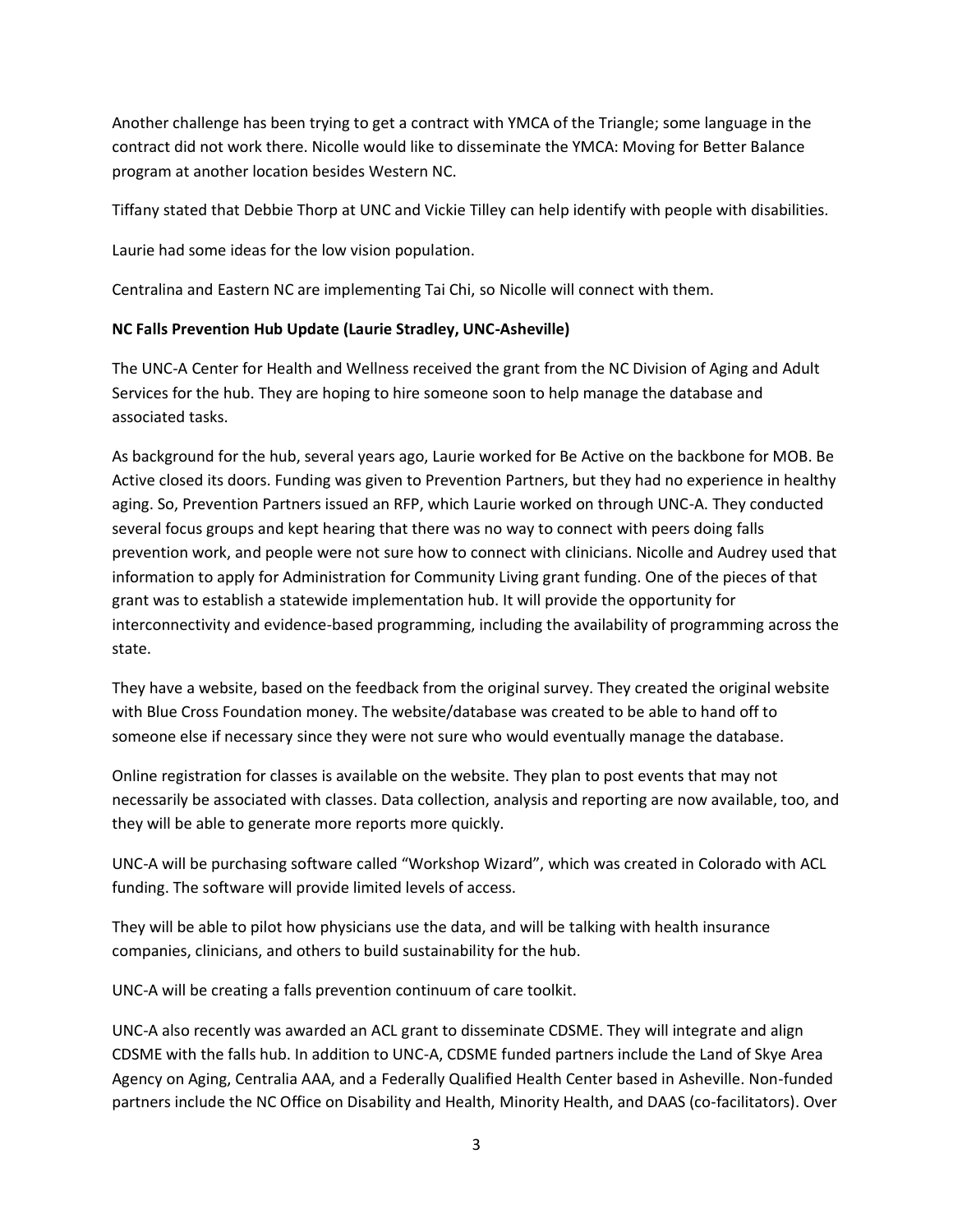the next 2 years, they will learn more. They will gather more information if there are things that are missing; there may be pockets of need for other pieces.

They are going to try to find out the best method for getting the classes entered into the hub. They are asking for classes and any other pertinent data that people are willing to share.

Laurie asked coalition members to consider joining the advisory committee, and to use and refer to the website.

Laurie linked to the website during the meeting and explored the various screens.

## **YMCA: Moving for Better Balance/Silver and Fit as a Reimbursement Mechanism (Diane Saccone, YMCA of Western NC)**

More and more community dwelling sites want YMCA: MBB, and they are expanding outside of the Y to other sites, including underserved, rural, and intercity communities. Diane is feeling very confident that they will reach the 17 sessions required for the grant.

The Henderson Council on Aging has created a new falls prevention coalition in Henderson County. They have many organizations around the table and are excited about moving it forward.

The YMCA has been offering the YMCA version of Moving for Better Balance since 2012. Diane's position has changed, and she is transitioning some of her responsibilities to other staff.

YMCA of Western NC is off to a great starting working with Silver and Fit; 74 people have enrolled so far without any advertisement or big push. They plan to hold a January promotion; given New Year's resolutions, they feel they will be very successful.

One obstacle with Silver and Fit thus far: If you are a federal retiree with BCBS or United Health Care (such as retired teachers), or retired military with BCBS you are not eligible for the program. Diane is not sure who is making this rule; Medicare Advantage Plans can change every year. Their COO is looking into it. BCBS approved Silver and Fit for Medicare Advantage clients. The Y cannot depend on only grant funding and is looking for other sources of funding to sustain staff needed.

Diane spent some time explaining how Silver and Fit reimbursement works for Y programs. Clients are asked about whether they have supplemental insurance. Then they call to make sure it is covered. Clients are charged a \$50 maintenance fee, which gives free membership to the Y. Silver and Fit is paying money per client, not reimbursement per visit.

If you have Silver and Fit, you can go to any Y in NC or in any Y in any state in bordering states to NC. Reimbursement goes to the Western Y. Reciprocity is a new benefit.

Sheree Vodika will be presenting at the State Health Director's meeting and will be discussing the way the Ys can connect with local health departments.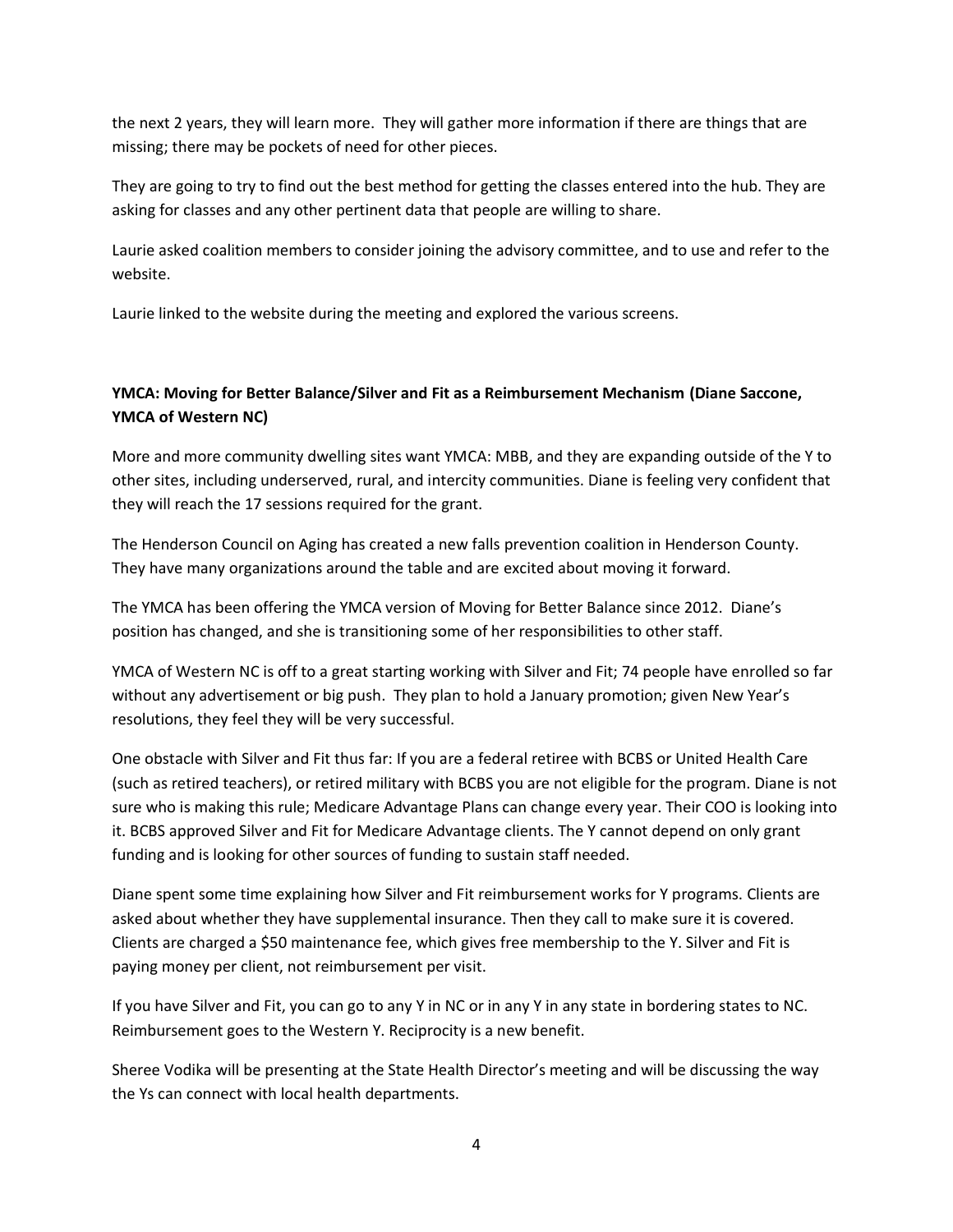## **CDC BEAUTY Is A Balancing Act Project (Carrissa Dixon, UNC-CH)**

The official kickoff for the "Beauty is a Balancing Act" grant was held at the Friday Center in Chapel Hill on September 21, the first day of fall. The event was attended by salon owners enrolled in the grant. Tiffany and Ellen gave a great overview of FPAW. Carrissa reviewed the goals of the grant and recruitment plan, and Tiffany gave a great presentation on functional balance tests. It was an eyeopening event for salon owners and stylists.

The bulk of salons (77%) recruited for the grant are from Alamance, Guilford, and Durham Co. A few more are from Orange and Wake. October 8<sup>th</sup> was the soft launch in Greensboro. So far, the team has visited 11 of 22 salons. They will likely have to revisit them to get older clients recruited. Recruitment ends in December. The Healthy Finance and Healthy Balance programs will launch in January and will need help from coalition members for referrals to programs in the areas. Carrissa is open to being one of the first to help with the HUB review/feedback since she is really interested in the referral process.

## **Falls Prevention Awareness Week (Ellen Schneider, UNC-CH)**

Ellen asked everyone who participated in Falls Prevention Awareness Week in any way to complete the survey. We need to report the results to the national level, and the report gets considerable attention, particularly from funders.

## **Local/Regional Coalition Reports:**

Eastern – The Tai Chi in the Park event was held for the first time. Twelve vendors attended from the Coalition, and a total of 55 people attended. Half of people who attended were new to Tai Chi, and they directly increased the registrants (19) to their program held after the event. They also did a few presentations and reached about 100 total through the Tai Chi and presentations.

Western North Carolina (Diane Saccone) –The Western Y held an event with 200-300 people and 30 vendors. Glucose screeners ran out of strips. It was a very successful event, and each day had a different theme. Each day well attended. The event was co-sponsored by Medicaid Made Easy. Building Better Balance screenings were also held – they didn't get as much reach as they wanted to, but plan on being more organized with it next year.

Land of Sky, Madison County, and Y, and Smokey Mt. Mental Health held screenings for Better Balance. An educator did a talk on Rx safety related to falls safety with partnership with their Substance Abuse coalition work. They had a hard time getting interest even with high levels of screening for high risk for falls. LGTBQ advocates did a social media social on how to navigate social media accounts for active aging.

Buncombe Co. Council on Aging wants to do a combo with Active Aging week to promote events. It's building and growing and getting better every year.

Mary Hall, Eastern NC– will still be doing Healthy Aging Fair in May 2016 to celebrate older Americans month. No event was held in 2015.